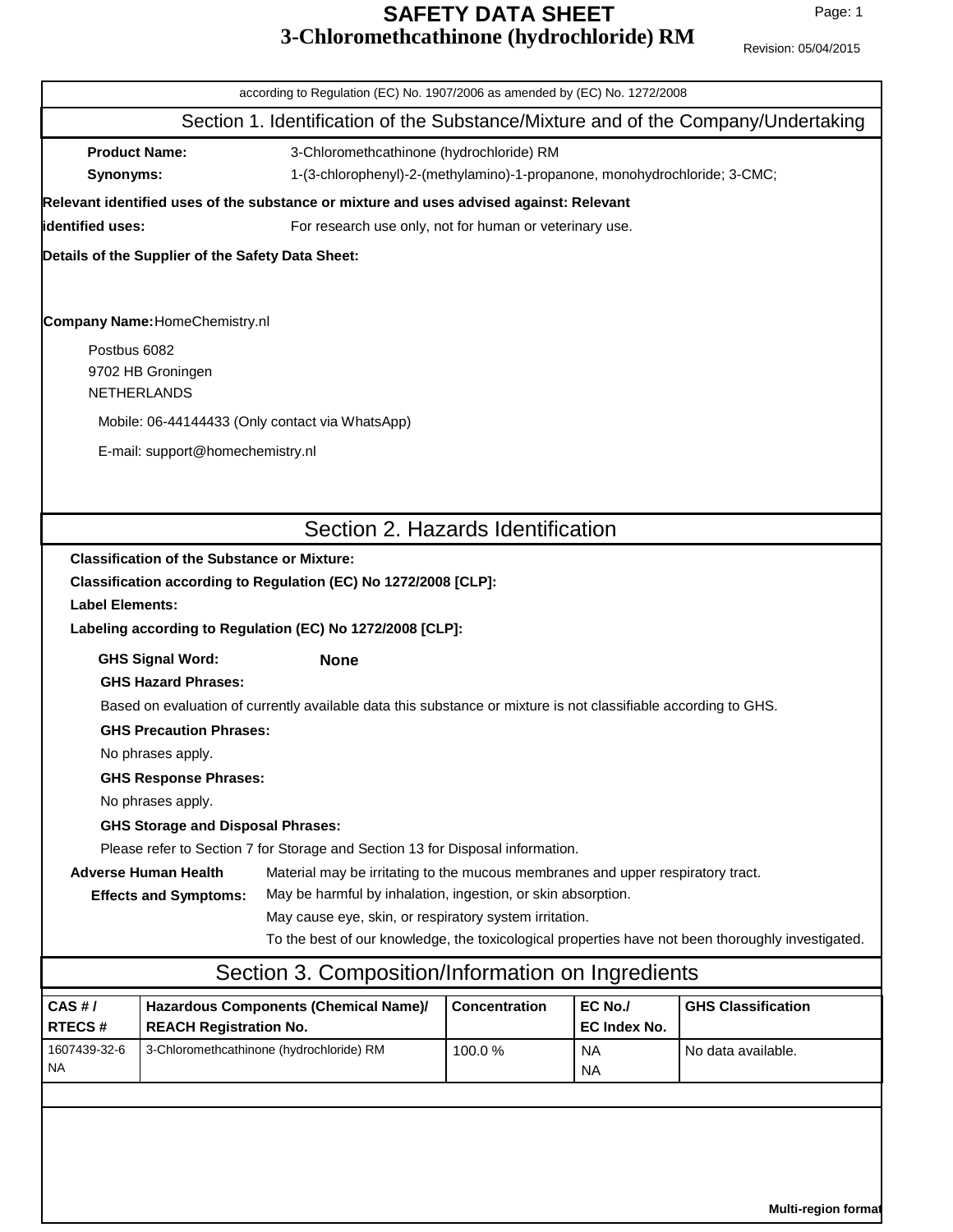**Multi-region format**

|      | Section 4. First Aid Measures                                                                                             |                                             |                                                                              |                                                                                                                                                                                             |                  |               |
|------|---------------------------------------------------------------------------------------------------------------------------|---------------------------------------------|------------------------------------------------------------------------------|---------------------------------------------------------------------------------------------------------------------------------------------------------------------------------------------|------------------|---------------|
| 4.1  |                                                                                                                           | <b>Description of First Aid</b>             |                                                                              |                                                                                                                                                                                             |                  |               |
|      | <b>Measures:</b>                                                                                                          |                                             |                                                                              |                                                                                                                                                                                             |                  |               |
|      |                                                                                                                           | In Case of Inhalation:                      | Get immediate medical attention.                                             | Remove to fresh air. If not breathing, give artificial respiration or give oxygen by trained personnel.                                                                                     |                  |               |
|      | In Case of Skin Contact: Immediately wash skin with soap and plenty of water for at least 15 minutes. Remove contaminated |                                             |                                                                              |                                                                                                                                                                                             |                  |               |
|      | clothing. Get medical attention if symptoms occur. Wash clothing before reuse.                                            |                                             |                                                                              |                                                                                                                                                                                             |                  |               |
|      |                                                                                                                           | In Case of Eye Contact:                     | and tested by medical personnel.                                             | Hold eyelids apart and flush eyes with plenty of water for at least 15 minutes. Have eyes examined                                                                                          |                  |               |
|      |                                                                                                                           | In Case of Ingestion:                       | medical personnel.                                                           | Wash out mouth with water provided person is conscious. Never give anything by mouth to an<br>unconscious person. Get medical attention. Do NOT induce vomiting unless directed to do so by |                  |               |
|      | Section 5. Fire Fighting Measures                                                                                         |                                             |                                                                              |                                                                                                                                                                                             |                  |               |
|      | <b>Suitable Extinguishing</b>                                                                                             |                                             |                                                                              | Use alcohol-resistant foam, carbon dioxide, water, or dry chemical spray.                                                                                                                   |                  |               |
|      | Media:                                                                                                                    |                                             |                                                                              | Use water spray to cool fire-exposed containers.                                                                                                                                            |                  |               |
|      | Unsuitable Extinguishing A solid water stream may be inefficient.<br>Media:                                               |                                             |                                                                              |                                                                                                                                                                                             |                  |               |
|      |                                                                                                                           | Flammable Properties and No data available. |                                                                              |                                                                                                                                                                                             |                  |               |
|      | Hazards:                                                                                                                  |                                             |                                                                              |                                                                                                                                                                                             |                  |               |
|      | Flash Pt:                                                                                                                 |                                             | No data.                                                                     |                                                                                                                                                                                             |                  |               |
|      |                                                                                                                           | <b>Explosive Limits:</b>                    | LEL: No data.                                                                | UEL: No data.                                                                                                                                                                               |                  |               |
|      |                                                                                                                           | <b>Autoignition Pt:</b>                     | No data.                                                                     |                                                                                                                                                                                             |                  |               |
|      |                                                                                                                           |                                             |                                                                              | Fire Fighting Instructions: As in any fire, wear self-contained breathing apparatus pressure-demand (NIOSH approvedor                                                                       |                  |               |
|      |                                                                                                                           |                                             | equivalent), and full protective gear to prevent contact with skin and eyes. |                                                                                                                                                                                             |                  |               |
|      | Section 6. Accidental Release Measures                                                                                    |                                             |                                                                              |                                                                                                                                                                                             |                  |               |
|      |                                                                                                                           | <b>Protective Precautions,</b>              |                                                                              | Avoid raising and breathing dust, and provide adequate ventilation.                                                                                                                         |                  |               |
|      |                                                                                                                           |                                             |                                                                              | Protective Equipment and As conditions warrant, wear a NIOSH approved self-contained breathing apparatus, or respirator,                                                                    |                  |               |
|      |                                                                                                                           | <b>Emergency Procedures:</b>                |                                                                              | and appropriate personal protection (rubber boots, safety goggles, and heavy rubber gloves).                                                                                                |                  |               |
|      | Take steps to avoid release into the environment, if safe to do so.<br><b>Environmental</b>                               |                                             |                                                                              |                                                                                                                                                                                             |                  |               |
|      | <b>Precautions:</b>                                                                                                       |                                             |                                                                              |                                                                                                                                                                                             |                  |               |
|      | Methods and Material For Contain spill and collect, as appropriate.                                                       |                                             |                                                                              |                                                                                                                                                                                             |                  |               |
|      | Containment and Cleaning Transfer to a chemical waste container for disposal in accordance with local regulations.        |                                             |                                                                              |                                                                                                                                                                                             |                  |               |
|      | Up:                                                                                                                       |                                             |                                                                              |                                                                                                                                                                                             |                  |               |
|      | Section 7. Handling and Storage                                                                                           |                                             |                                                                              |                                                                                                                                                                                             |                  |               |
|      | Precautions To Be Taken Avoid breathing dust/fume/gas/mist/vapours/spray.                                                 |                                             |                                                                              |                                                                                                                                                                                             |                  |               |
|      | Avoid prolonged or repeated exposure.<br>in Handling:                                                                     |                                             |                                                                              |                                                                                                                                                                                             |                  |               |
|      | Precautions To Be Taken Keep container tightly closed.                                                                    |                                             |                                                                              |                                                                                                                                                                                             |                  |               |
|      | Store in accordance with information listed on the product insert.<br>in Storing:                                         |                                             |                                                                              |                                                                                                                                                                                             |                  |               |
|      |                                                                                                                           |                                             |                                                                              | Section 8. Exposure Controls/Personal Protection                                                                                                                                            |                  |               |
| 8.1  | <b>Exposure Parameters:</b>                                                                                               |                                             |                                                                              |                                                                                                                                                                                             |                  |               |
| CAS# |                                                                                                                           | <b>Partial Chemical Name</b>                |                                                                              | <b>Britain EH40</b>                                                                                                                                                                         | <b>France VL</b> | <b>Europe</b> |
|      | 1607439-32-6                                                                                                              | RM                                          | 3-Chloromethcathinone (hydrochloride)                                        | No data.                                                                                                                                                                                    | No data.         | No data.      |
|      |                                                                                                                           |                                             |                                                                              |                                                                                                                                                                                             |                  |               |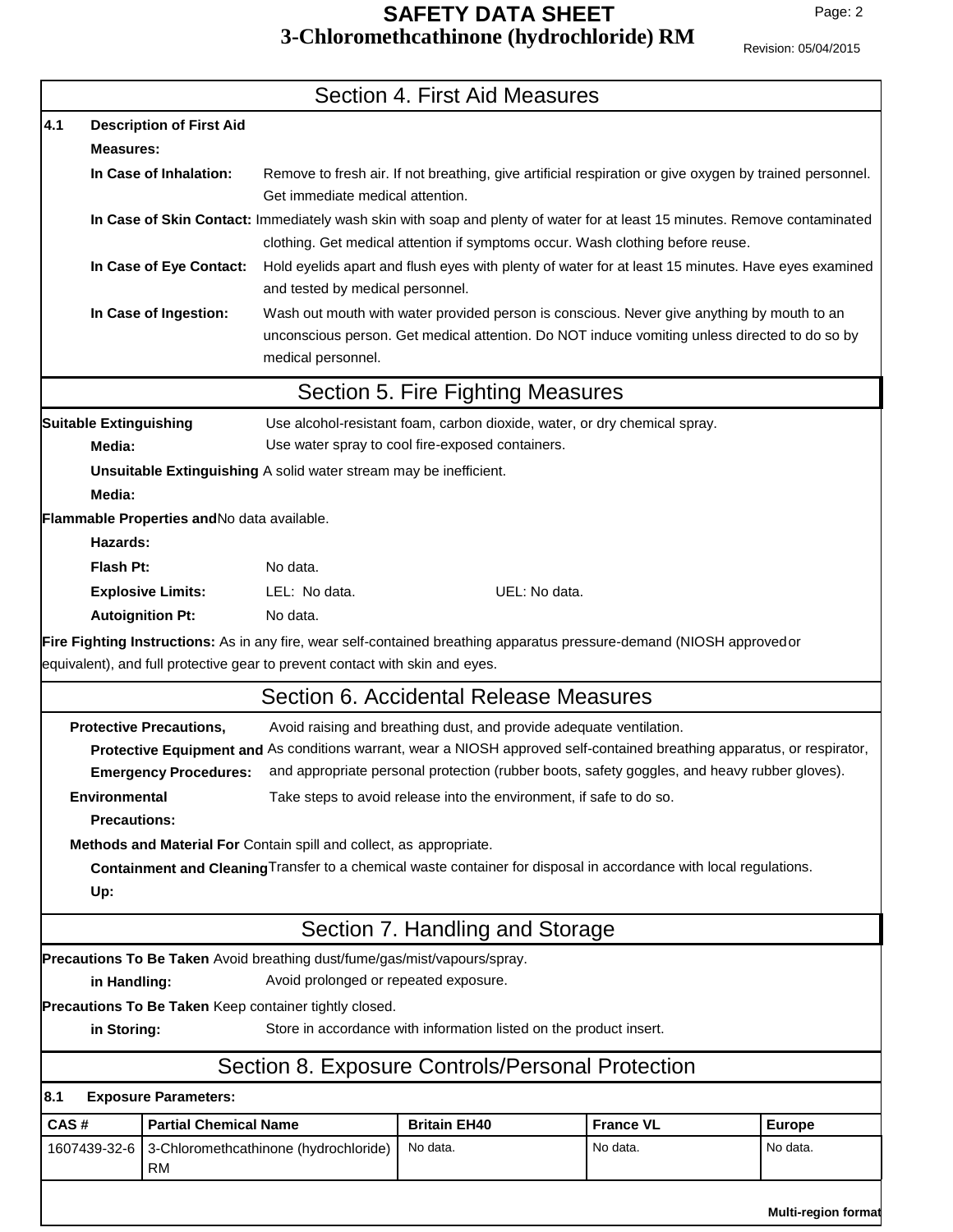## **SAFETY DATA SHEET** Page: 3 of 5 **3-Chloromethcathinone (hydrochloride) RM** Revision: 05/04/2015

| CAS#                                                                                                                                                       | <b>Partial Chemical Name</b>                   |                                                                                                             | <b>OSHA TWA</b>                             | <b>ACGIH TWA</b>                                                                                     | <b>Other Limits</b>        |  |  |               |  |                                                                                                                                          |  |  |  |
|------------------------------------------------------------------------------------------------------------------------------------------------------------|------------------------------------------------|-------------------------------------------------------------------------------------------------------------|---------------------------------------------|------------------------------------------------------------------------------------------------------|----------------------------|--|--|---------------|--|------------------------------------------------------------------------------------------------------------------------------------------|--|--|--|
| 3-Chloromethcathinone (hydrochloride)<br>1607439-32-6<br>RM                                                                                                |                                                |                                                                                                             | No data.                                    | No data.                                                                                             | No data.                   |  |  |               |  |                                                                                                                                          |  |  |  |
| <b>Exposure Controls:</b>                                                                                                                                  |                                                |                                                                                                             |                                             |                                                                                                      |                            |  |  |               |  |                                                                                                                                          |  |  |  |
| <b>Engineering Controls</b>                                                                                                                                |                                                |                                                                                                             |                                             | Use process enclosures, local exhaust ventilation, or other engineering controls to control airborne |                            |  |  |               |  |                                                                                                                                          |  |  |  |
| (Ventilation etc.):                                                                                                                                        |                                                |                                                                                                             | levels below recommended exposure limits.   |                                                                                                      |                            |  |  |               |  |                                                                                                                                          |  |  |  |
|                                                                                                                                                            | <b>Personal protection equipment:</b>          |                                                                                                             |                                             |                                                                                                      |                            |  |  |               |  |                                                                                                                                          |  |  |  |
| <b>Eye Protection:</b><br><b>Protective Gloves:</b><br>Other Protective Clothing:Lab coat<br><b>Respiratory Equipment</b><br>(Specify Type):               |                                                | Safety glasses<br>Compatible chemical-resistant gloves<br>NIOSH approved respirator, as conditions warrant. |                                             |                                                                                                      |                            |  |  |               |  |                                                                                                                                          |  |  |  |
|                                                                                                                                                            |                                                |                                                                                                             |                                             |                                                                                                      |                            |  |  |               |  |                                                                                                                                          |  |  |  |
|                                                                                                                                                            |                                                |                                                                                                             |                                             |                                                                                                      |                            |  |  |               |  | Work/Hygienic/Maintenan Do not take internally.                                                                                          |  |  |  |
|                                                                                                                                                            |                                                |                                                                                                             |                                             |                                                                                                      |                            |  |  | ce Practices: |  | Facilities storing or utilizing this material should be equipped with an eyewash and a safety shower.<br>Wash thoroughly after handling. |  |  |  |
|                                                                                                                                                            |                                                |                                                                                                             |                                             | No data available.                                                                                   |                            |  |  |               |  |                                                                                                                                          |  |  |  |
|                                                                                                                                                            |                                                |                                                                                                             | Section 9. Physical and Chemical Properties |                                                                                                      |                            |  |  |               |  |                                                                                                                                          |  |  |  |
|                                                                                                                                                            |                                                | <b>Information on Basic Physical and Chemical Properties</b>                                                |                                             |                                                                                                      |                            |  |  |               |  |                                                                                                                                          |  |  |  |
|                                                                                                                                                            | <b>Physical States:</b>                        | [] Gas [] Liquid [X] Solid                                                                                  |                                             |                                                                                                      |                            |  |  |               |  |                                                                                                                                          |  |  |  |
|                                                                                                                                                            | <b>Appearance and Odor:</b>                    | A neat solid                                                                                                |                                             |                                                                                                      |                            |  |  |               |  |                                                                                                                                          |  |  |  |
| <b>Melting Point:</b>                                                                                                                                      |                                                | No data.                                                                                                    |                                             |                                                                                                      |                            |  |  |               |  |                                                                                                                                          |  |  |  |
| <b>Boiling Point:</b>                                                                                                                                      |                                                | No data.                                                                                                    |                                             |                                                                                                      |                            |  |  |               |  |                                                                                                                                          |  |  |  |
| Flash Pt:                                                                                                                                                  |                                                | No data.                                                                                                    |                                             |                                                                                                      |                            |  |  |               |  |                                                                                                                                          |  |  |  |
|                                                                                                                                                            | <b>Evaporation Rate:</b>                       | No data.                                                                                                    |                                             |                                                                                                      |                            |  |  |               |  |                                                                                                                                          |  |  |  |
|                                                                                                                                                            | Flammability (solid, gas):                     | No data available.                                                                                          |                                             |                                                                                                      |                            |  |  |               |  |                                                                                                                                          |  |  |  |
|                                                                                                                                                            | <b>Explosive Limits:</b>                       | LEL: No data.                                                                                               |                                             | UEL: No data.                                                                                        |                            |  |  |               |  |                                                                                                                                          |  |  |  |
| Vapor Pressure (vs. Air or mm No data.<br>$Hg$ ):<br>Vapor Density (vs. Air = 1):<br>Specific Gravity (Water = 1): No data.<br><b>Solubility in Water:</b> |                                                |                                                                                                             |                                             |                                                                                                      |                            |  |  |               |  |                                                                                                                                          |  |  |  |
|                                                                                                                                                            |                                                | No data.                                                                                                    |                                             |                                                                                                      |                            |  |  |               |  |                                                                                                                                          |  |  |  |
|                                                                                                                                                            |                                                |                                                                                                             |                                             |                                                                                                      |                            |  |  |               |  |                                                                                                                                          |  |  |  |
|                                                                                                                                                            |                                                | No data.                                                                                                    |                                             |                                                                                                      |                            |  |  |               |  |                                                                                                                                          |  |  |  |
|                                                                                                                                                            | <b>Autoignition Pt:</b>                        | No data.                                                                                                    |                                             |                                                                                                      |                            |  |  |               |  |                                                                                                                                          |  |  |  |
| <b>Other Information</b>                                                                                                                                   |                                                |                                                                                                             |                                             |                                                                                                      |                            |  |  |               |  |                                                                                                                                          |  |  |  |
|                                                                                                                                                            | <b>Percent Volatile:</b>                       | No data.                                                                                                    |                                             |                                                                                                      |                            |  |  |               |  |                                                                                                                                          |  |  |  |
|                                                                                                                                                            | <b>Molecular Formula &amp; Weight:</b>         | C10H12CINO · HCI                                                                                            | 234.1                                       |                                                                                                      |                            |  |  |               |  |                                                                                                                                          |  |  |  |
|                                                                                                                                                            |                                                |                                                                                                             | Section 10. Stability and Reactivity        |                                                                                                      |                            |  |  |               |  |                                                                                                                                          |  |  |  |
| <b>Reactivity:</b>                                                                                                                                         |                                                | No data available.                                                                                          |                                             |                                                                                                      |                            |  |  |               |  |                                                                                                                                          |  |  |  |
| <b>Stability:</b>                                                                                                                                          |                                                | Unstable [ ]                                                                                                | Stable [X]                                  |                                                                                                      |                            |  |  |               |  |                                                                                                                                          |  |  |  |
| <b>Stability Note(s):</b>                                                                                                                                  |                                                |                                                                                                             |                                             | Stable if stored in accordance with information listed on the product insert.                        |                            |  |  |               |  |                                                                                                                                          |  |  |  |
|                                                                                                                                                            | <b>Polymerization:</b>                         | Will occur [ ]                                                                                              | Will not occur [X]                          |                                                                                                      |                            |  |  |               |  |                                                                                                                                          |  |  |  |
| <b>Conditions To Avoid:</b>                                                                                                                                |                                                | No data available.                                                                                          |                                             |                                                                                                      |                            |  |  |               |  |                                                                                                                                          |  |  |  |
|                                                                                                                                                            | Incompatibility - Materials No data available. |                                                                                                             |                                             |                                                                                                      |                            |  |  |               |  |                                                                                                                                          |  |  |  |
| <b>To Avoid:</b>                                                                                                                                           |                                                |                                                                                                             |                                             |                                                                                                      |                            |  |  |               |  |                                                                                                                                          |  |  |  |
| <b>Hazardous</b>                                                                                                                                           |                                                | No data available.                                                                                          |                                             |                                                                                                      |                            |  |  |               |  |                                                                                                                                          |  |  |  |
|                                                                                                                                                            | <b>Decomposition or</b>                        |                                                                                                             |                                             |                                                                                                      |                            |  |  |               |  |                                                                                                                                          |  |  |  |
|                                                                                                                                                            |                                                |                                                                                                             |                                             |                                                                                                      |                            |  |  |               |  |                                                                                                                                          |  |  |  |
|                                                                                                                                                            |                                                |                                                                                                             |                                             |                                                                                                      | <b>Multi-region format</b> |  |  |               |  |                                                                                                                                          |  |  |  |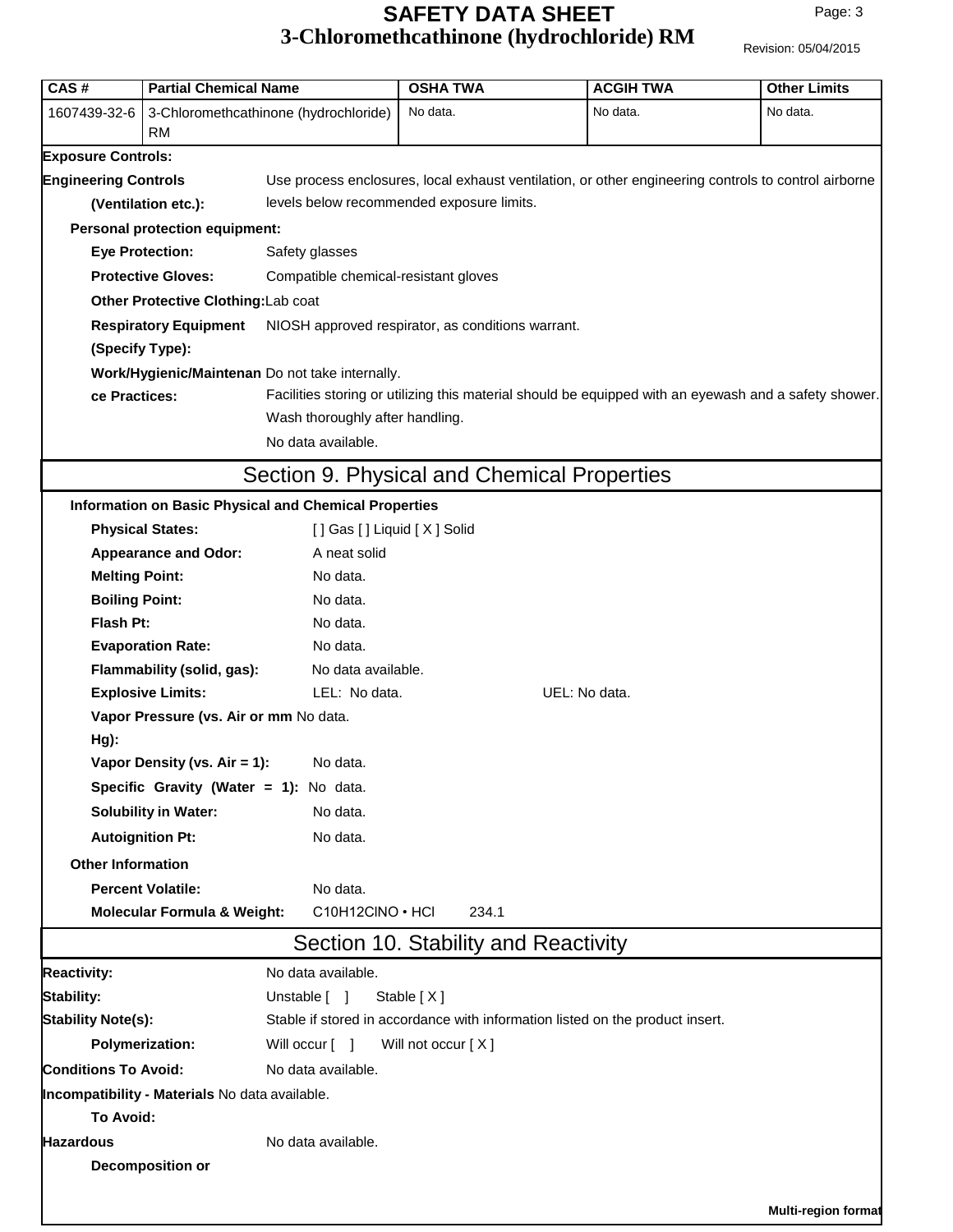## **SAFETY DATA SHEET** Page: 4 of 5 **3-Chloromethcathinone (hydrochloride) RM** Revision: 05/04/2015

|                                                                                                       |                                                                                          | <b>Byproducts:</b>          |                                               |              |              |  |  |
|-------------------------------------------------------------------------------------------------------|------------------------------------------------------------------------------------------|-----------------------------|-----------------------------------------------|--------------|--------------|--|--|
|                                                                                                       | Section 11. Toxicological Information                                                    |                             |                                               |              |              |  |  |
| 11.1<br>Information on<br>The toxicological effects of this product have not been thoroughly studied. |                                                                                          |                             |                                               |              |              |  |  |
|                                                                                                       | <b>Toxicological Effects:</b>                                                            |                             |                                               |              |              |  |  |
| CAS#                                                                                                  | <b>Hazardous Components (Chemical Name)</b>                                              | <b>NTP</b>                  | <b>IARC</b>                                   | <b>ACGIH</b> | <b>OSHA</b>  |  |  |
| 1607439-32-6                                                                                          | 3-Chloromethcathinone (hydrochloride) RM                                                 | n.a.                        | n.a.                                          | n.a.         | n.a.         |  |  |
| Section 12. Ecological Information                                                                    |                                                                                          |                             |                                               |              |              |  |  |
| Avoid release into the environment.<br><b>Toxicity:</b>                                               |                                                                                          |                             |                                               |              |              |  |  |
|                                                                                                       | Runoff from fire control or dilution water may cause pollution.                          |                             |                                               |              |              |  |  |
| Persistence and                                                                                       | No data available.                                                                       |                             |                                               |              |              |  |  |
| Degradability:                                                                                        |                                                                                          |                             |                                               |              |              |  |  |
| <b>Bioaccumulative</b><br>No data available.                                                          |                                                                                          |                             |                                               |              |              |  |  |
|                                                                                                       | <b>Potential:</b>                                                                        |                             |                                               |              |              |  |  |
| <b>Mobility in Soil:</b>                                                                              | No data available.                                                                       |                             |                                               |              |              |  |  |
| assessment:                                                                                           | <b>Results of PBT and vPvB No data available.</b>                                        |                             |                                               |              |              |  |  |
| Other adverse effects:                                                                                | No data available.                                                                       |                             |                                               |              |              |  |  |
|                                                                                                       |                                                                                          |                             |                                               |              |              |  |  |
|                                                                                                       | Section 13. Disposal Considerations                                                      |                             |                                               |              |              |  |  |
| 13.1                                                                                                  | Waste Disposal Method: Dispose in accordance with local, state, and federal regulations. |                             |                                               |              |              |  |  |
| Section 14. Transport Information                                                                     |                                                                                          |                             |                                               |              |              |  |  |
| 14.1<br><b>LAND TRANSPORT (US DOT):</b>                                                               |                                                                                          |                             |                                               |              |              |  |  |
| <b>DOT Proper Shipping Name:</b><br>Not dangerous goods.                                              |                                                                                          |                             |                                               |              |              |  |  |
| <b>DOT Hazard Class:</b>                                                                              |                                                                                          |                             |                                               |              |              |  |  |
| <b>UN/NA Number:</b>                                                                                  |                                                                                          |                             |                                               |              |              |  |  |
| <b>LAND TRANSPORT (European ADR/RID):</b><br>14.1                                                     |                                                                                          |                             |                                               |              |              |  |  |
| <b>ADR/RID Shipping Name:</b><br>Not dangerous goods.                                                 |                                                                                          |                             |                                               |              |              |  |  |
| <b>UN Number:</b>                                                                                     |                                                                                          |                             |                                               |              |              |  |  |
| <b>Hazard Class:</b>                                                                                  |                                                                                          |                             |                                               |              |              |  |  |
| AIR TRANSPORT (ICAO/IATA):<br>14.3                                                                    |                                                                                          |                             |                                               |              |              |  |  |
| <b>ICAO/IATA Shipping Name:</b><br>Not dangerous goods.                                               |                                                                                          |                             |                                               |              |              |  |  |
| <b>Additional Transport</b><br>Transport in accordance with local, state, and federal regulations.    |                                                                                          |                             |                                               |              |              |  |  |
| Information:                                                                                          |                                                                                          |                             |                                               |              |              |  |  |
|                                                                                                       | Section 15. Regulatory Information                                                       |                             |                                               |              |              |  |  |
|                                                                                                       | EPA SARA (Superfund Amendments and Reauthorization Act of 1986) Lists                    |                             |                                               |              |              |  |  |
| CAS#                                                                                                  | <b>Hazardous Components (Chemical Name)</b>                                              | S. 302 (EHS)                | S. 304 RQ                                     |              | S. 313 (TRI) |  |  |
| 1607439-32-6                                                                                          | 3-Chloromethcathinone (hydrochloride) RM                                                 | No                          | No                                            | No.          |              |  |  |
| CAS#                                                                                                  | <b>Hazardous Components (Chemical Name)</b>                                              | Other US EPA or State Lists |                                               |              |              |  |  |
| 1607439-32-6                                                                                          | 3-Chloromethcathinone (hydrochloride) RM                                                 | <b>PROP.65: No</b>          | CAA HAP, ODC: No; CWA NPDES: No; TSCA: No; CA |              |              |  |  |
|                                                                                                       |                                                                                          |                             |                                               |              |              |  |  |
|                                                                                                       |                                                                                          |                             |                                               |              |              |  |  |
|                                                                                                       |                                                                                          |                             |                                               |              |              |  |  |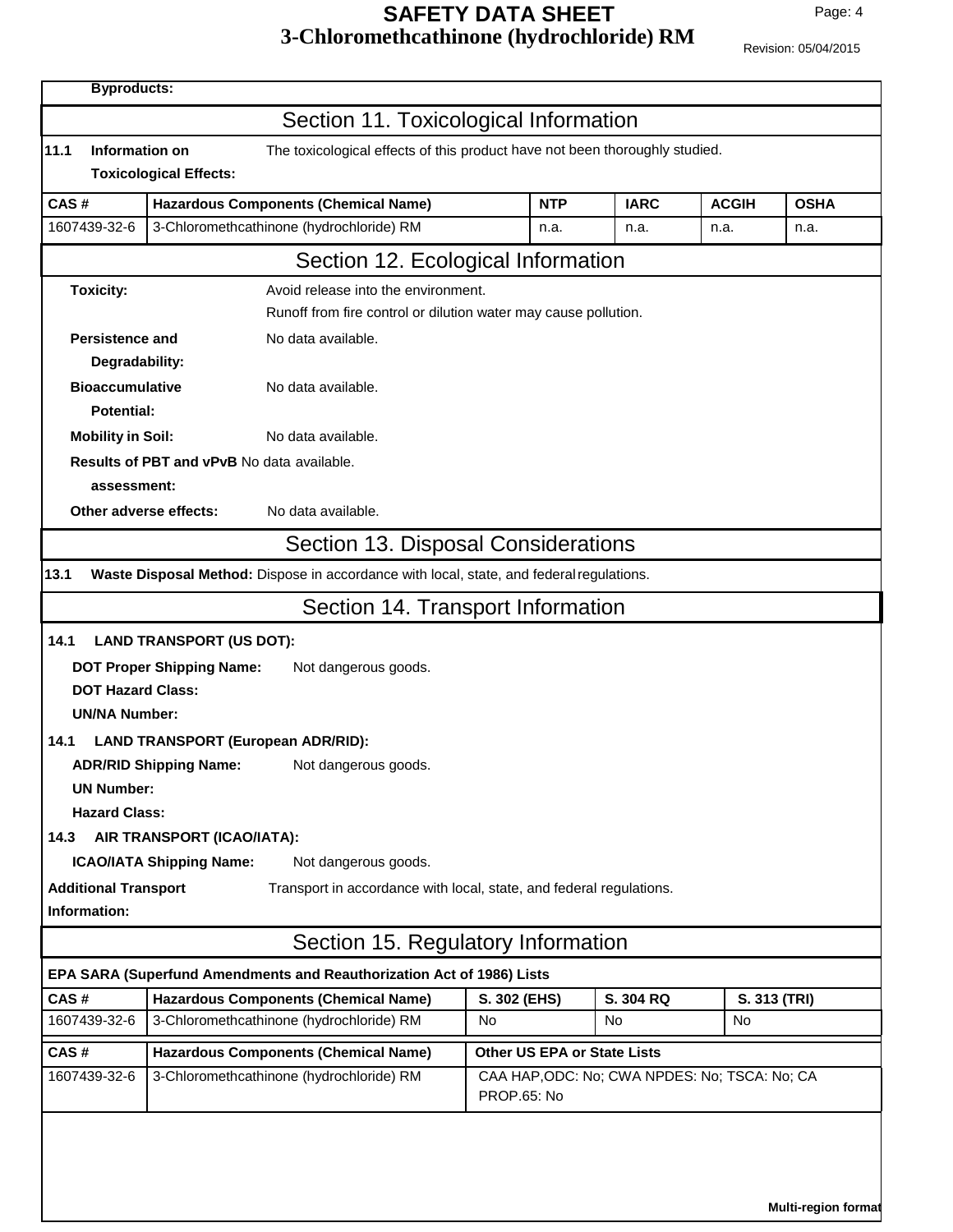| Revision: 05/04/2015 |
|----------------------|
|                      |

| <b>Regulatory Information</b><br>Statement: | This SDS was prepared in accordance with 29 CFR 1910.1200 and Regulation (EC)<br>No.1272/2008.                                                                                                                                                                                                                                                                                                                                                                                        |  |  |  |
|---------------------------------------------|---------------------------------------------------------------------------------------------------------------------------------------------------------------------------------------------------------------------------------------------------------------------------------------------------------------------------------------------------------------------------------------------------------------------------------------------------------------------------------------|--|--|--|
| Section 16. Other Information               |                                                                                                                                                                                                                                                                                                                                                                                                                                                                                       |  |  |  |
| <b>Revision Date:</b>                       | 05/04/2015                                                                                                                                                                                                                                                                                                                                                                                                                                                                            |  |  |  |
| <b>Additional Information About</b>         | No data available.                                                                                                                                                                                                                                                                                                                                                                                                                                                                    |  |  |  |
| <b>This Product:</b>                        |                                                                                                                                                                                                                                                                                                                                                                                                                                                                                       |  |  |  |
|                                             | Company Policy or Disclaimer: DISCLAIMER: This information is believed to be accurate and represents the best information<br>currently available to Homechemistry. However, we make no warranty of merchantability or any<br>other warranty, express or implied, with respect to such information, and we assume no liability<br>resulting from its use. Users should make their own investigations to determine the suitability of<br>the information for their particular purposes. |  |  |  |
|                                             |                                                                                                                                                                                                                                                                                                                                                                                                                                                                                       |  |  |  |
|                                             |                                                                                                                                                                                                                                                                                                                                                                                                                                                                                       |  |  |  |